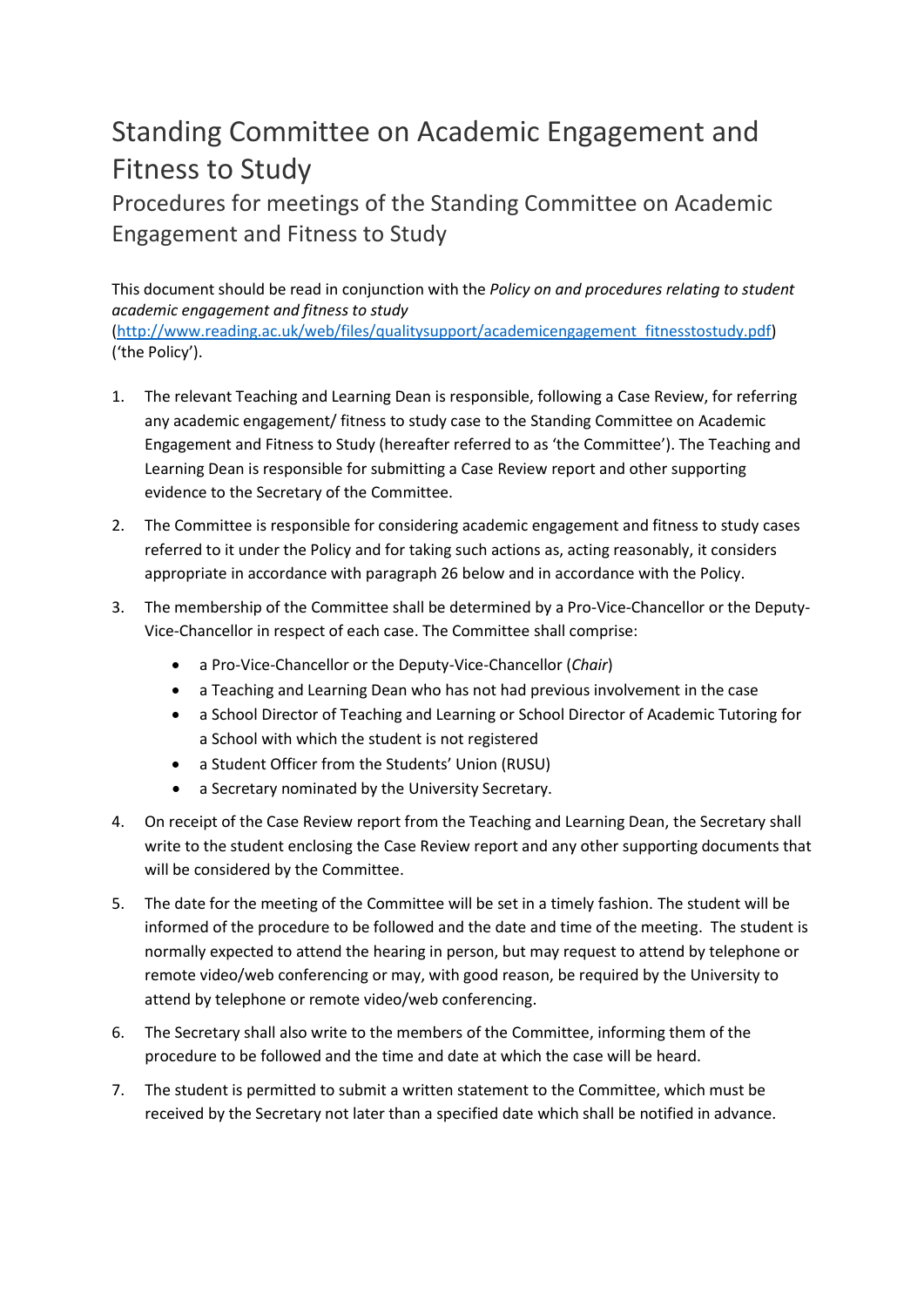- 8. The School with which the student is registered may be required to provide relevant evidence concerning the case on request of the Committee, to include a record of submitted and outstanding coursework and records of attendance where appropriate.
- 9. Any written supporting evidence submitted to the Committee in advance of the hearing, including a copy of the Case Review report, shall be circulated by the Secretary to all Committee members, to the School Director of Academic Tutoring of the School in which the student is registered (or an alternative who will attend the meeting) and the student.
- 10. The Secretary shall keep a record of the proceedings of and evidence given to the Committee. The Committee's hearings shall be held in private.
- 11. The student shall have the right to attend the hearing of the case on the specified date, and to be accompanied by a 'friend' who should normally be a currently registered student of the University, a member of staff of the University, a sabbatical officer or student adviser working within the Students' Union.
- 12. Where the student wishes to be accompanied by a 'friend', the 'friend' is normally expected to attend in person, but the student may request that the 'friend' attend by telephone or remote video/web conferencing or the University may, with good reason, require that the 'friend' attend by telephone/ or remote video/web conferencing.
- 13. Disabled students may also be accompanied by a support worker as appropriate to their needs.
- 14. The School Director of Academic Tutoring of the School with which the student is registered (or an alternate) shall be required to attend part of the hearing.
- 15. The student and his or her 'friend' shall have the right to be present throughout the Committee's hearing of evidence, save that they shall withdraw at any stage at the Chair's direction if the Committee wishes to consider privately any matter or point. The School Director of Academic Tutoring shall have the right to be present for the first part of the hearing, during which he or she will present the case and any supporting evidence, save that he or she shall withdraw at any stage at the Chair's direction if the Committee wishes to consider privately any matter or point. The Committee may require the School Director of Academic Tutoring to withdraw from the meeting while the student presents his or her evidence. If any person obstructs the proceedings, the Chair may require all or any of those present to leave the meeting.
- 16. The proceedings of the Committee shall not be invalidated by the failure of the student or his or her 'friend' or the School Director of Academic Tutoring to attend the meeting or by the exclusion of the student or his or her 'friend' or the School Director of Academic Tutoring from the meeting, or by the absence of a witness.
- 17. In the case where a student does not attend the meeting for good reason, the Committee may decide to proceed in his or her absence.
- 18. The Committee shall consider the Case Review report and any written statement submitted by the student, together with any supporting evidence submitted by any persons involved in the Case Review and/or student. The student and the School Director of Academic Tutoring have the right to give oral evidence. The student has the right to call witnesses. The Committee may at its discretion permit evidence to be given other than orally.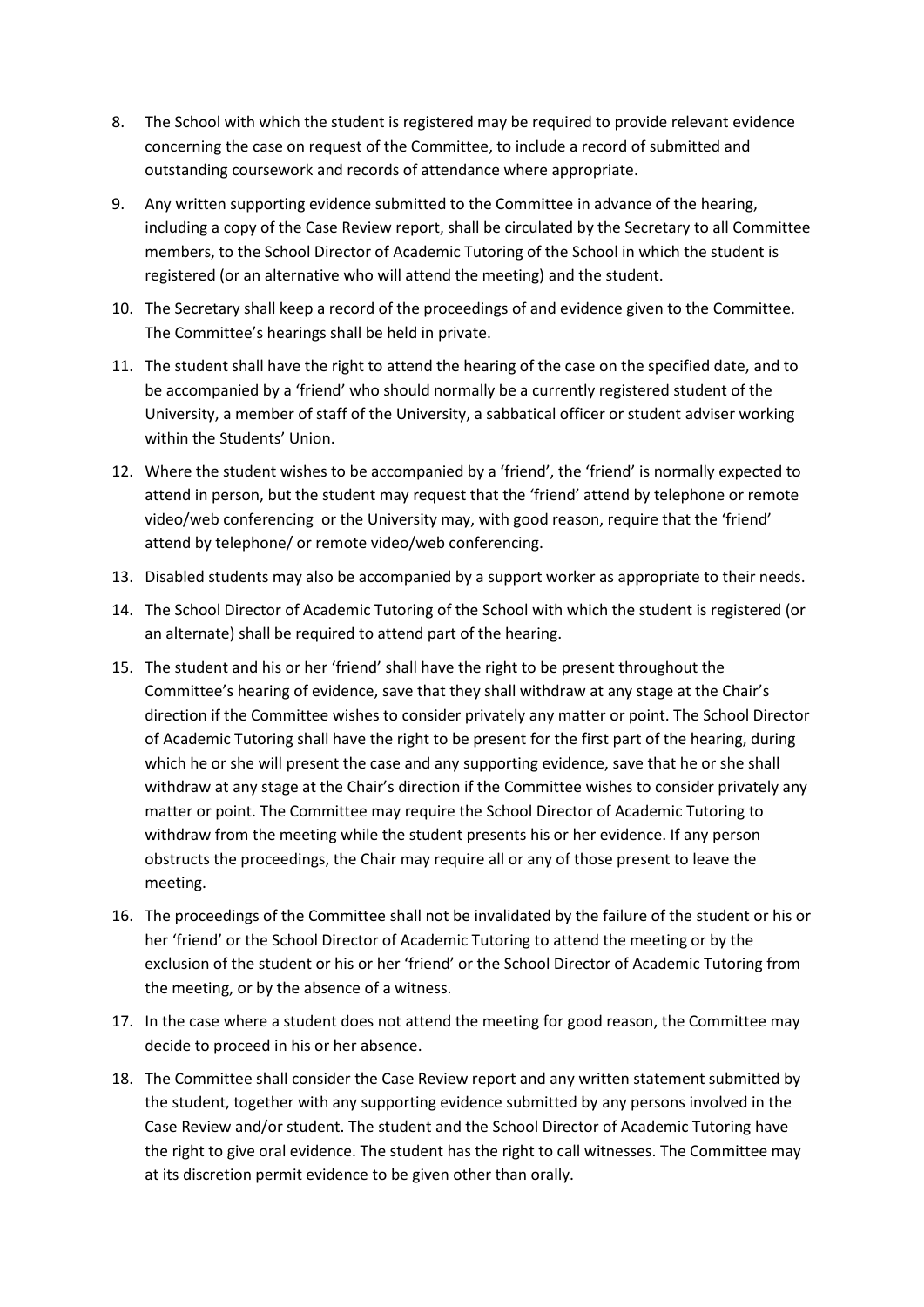- 19. The Committee has the power to call any witnesses or seek such evidence as it deems necessary. The Secretary will notify the student of any witnesses who have been called, or of any evidence which has been sought.
- 20. The student and School Director of Academic Tutoring may speak, comment or ask questions at any time with the permission of the Chair, provided that the content is relevant to the case.
- 21. The 'friend' may speak, comment or ask questions at any time with the permission of the Chair, provided that the content is relevant to the case.
- 22. The Committee has the power to question the student, his or her 'friend', the School Director of Academic Tutoring , or any witness at any time during the hearing of a case.
- 23. The Committee has the power to adjourn a hearing for a reasonable period.
- 24. The Committee shall require the student, his or her 'friend' and the School Director of Academic Tutoring to withdraw from the meeting while it makes a decision.
- 25. In making its assessment, the Committee will take into account all relevant information presented to it, including any evidence of mitigating circumstances put forward by the School and/or the student.
- 26. The Committee may determine that:
	- a) the student's fitness to study is not substantially impaired, that they have demonstrated a sufficient level of academic engagement and they may continue their studies;
	- b) the student's fitness to study is impaired and/or their level of academic engagement has not been sufficient.
- 27. In determining (b), the burden of proof rests with the University. The student is assumed to be sufficiently academically engaged and fit to study unless it can be proved otherwise. The decision will be based on the balance of probabilities, i.e. whether, on the basis of the evidence before the Committee, it is more likely than not that the student's fitness to study is impaired and/or they have not demonstrated a sufficient level of academic engagement.
- 28. In the case of 26(a) the School will be responsible for ensuring that all reasonable efforts are made to enable the student to continue on their programme. The ongoing academic engagement and fitness to study of the student should be monitored as normal.
- 29. In the case of 26(b) the Committee will determine an appropriate and proportionate action: the extent to which fitness to study is impaired or academic engagement has not been demonstrated; the extent to and means by which that impairment or lack might be addressed and, if applicable, any mitigating circumstances accepted. Actions may include any of following alone or in combination:
	- formal notification to the student that their conduct has caused concern and that they must comply with any imposed conditions, which may include, but are not limited to:
		- o close supervision by the School; and,
		- $\circ$  engagement with an appropriate medical or mental health professional; and/or,
		- o engagement with a University Study Adviser to improve the student's academic practice;
	- suspension for a specific period of time with or without further conditions;
	- requirement to re-sit or retake part of the programme, with or without further conditions;